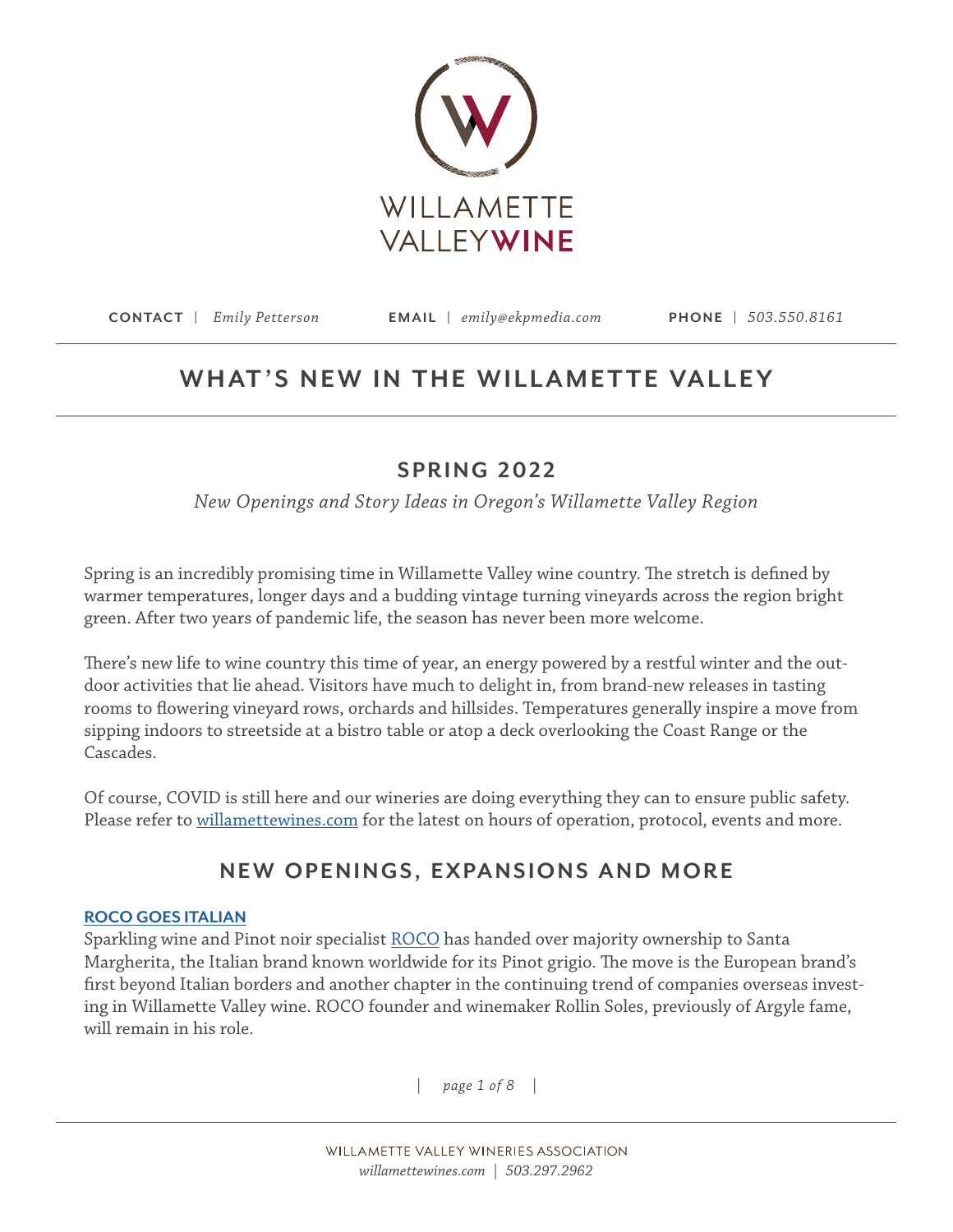

#### *New Openings, continued*

## **[RÉSONANCE ADDS VINEYARD](https://resonancewines.com/)**

Koosah Vineyard in the Eola-Amity Hills is under new control. [Résonance Winery](https://resonancewines.com/) has acquired the 82 acre site from Kevin and Carla Chambers. Some 44 acres of the site are under vine, planted to Chardonnay and Pinot noir with the oldest vines planted in 2016. The move outfits Louis Jadot's Oregon venture with a promising new site, set on a steep and rocky incline that's the highest in the nested appellation at its peak elevation of 1,100 feet. While young, the vineyard is highly regarded not only for its location but the fact that the Chambers family established it with sustainable farming methods.

### **[THE RETURN OF MACK THEATER](https://themacktheater.com/)**

Downtown McMinnville will soon welcome back an iconic fixture. The folks behind McMinnville's luxury Atticus Hotel and locals Charlie Hays and Bob Komin have acquired the [Mack Theater,](https://themacktheater.com/) a historic structure set right on Third Street. The sale also includes Hotel Yamhill and the adjoining Macy Building. It's a fitting passing of the torch, as the Atticus team—made up of Erin Stephenson, Brian Shea and Ben Perle—has a history of celebrating and reviving the history of the charming wine country town. The trio is behind Third Street Flats in downtown McMinnville and designed the Atticus Hotel very much with the town and its historic flair in mind. In taking over the Mack Theater, which it will reopen as an entertainment venue, the group will again breathe some new life into McMinnville's storied past. An opening date still is to be determined.

### **A NEW WINERY FOR ANACRÉON**

Willamette Valley newcomer [Anacréon](https://www.anacreonwinery.com/) is setting up the first stage of its winery this Memorial Day weekend. The label will open the doors to a stunning site in rural Newberg near pioneering Oregon winery Adelsheim Vineyard. The tasting room will be completed in 2023. Anacréon released its first wines last year, a mix of Chardonnay, Pinot noir and rosé. The label is rooted in the Chehalem Mountains, with a winery that overlooks the Belle Colline vineyard, originally planted in 2012. Special consumer events will begin Memorial Day weekend.

*| page 2 of 8 |*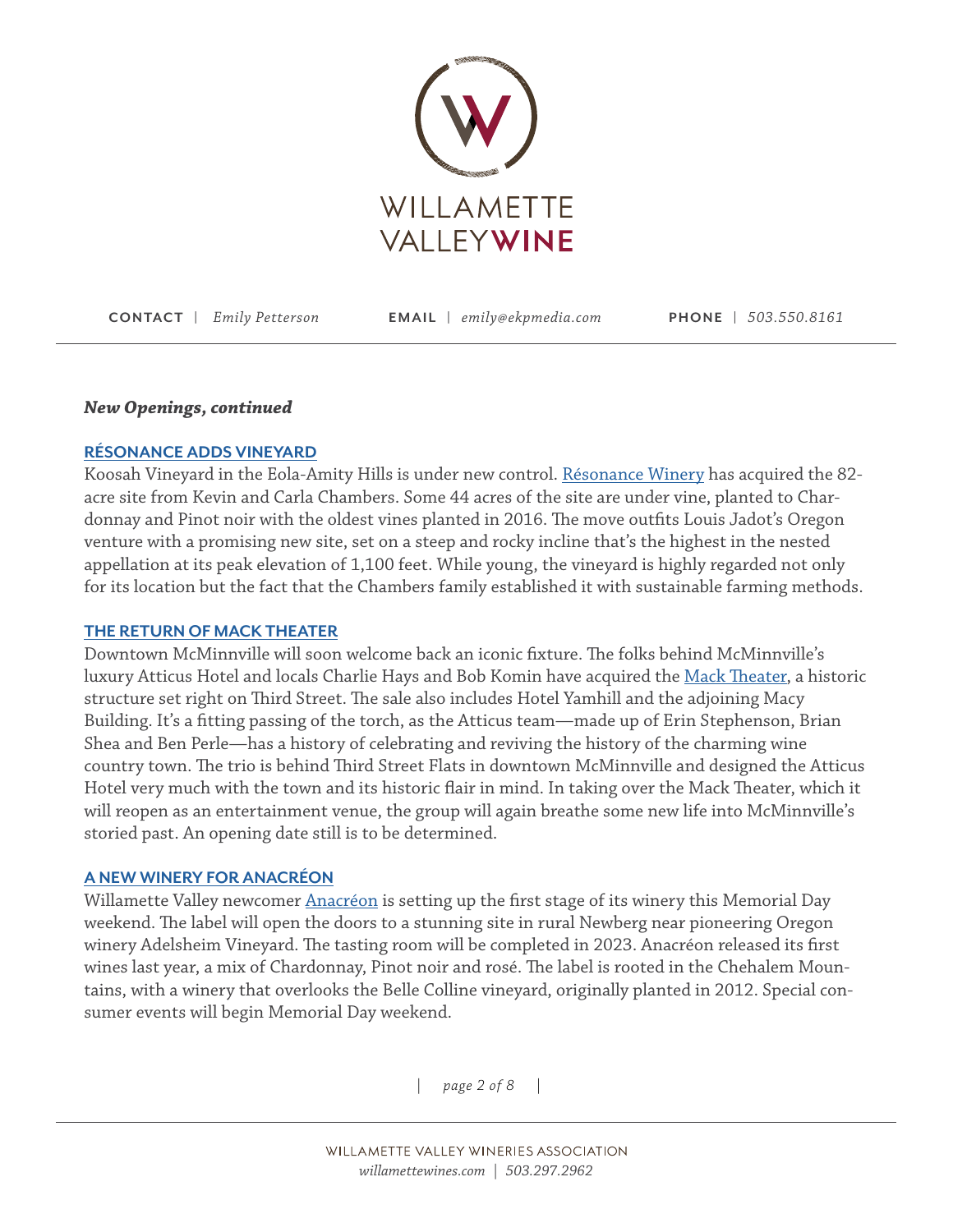

### *New Openings, continued*

## **[FULLERTON HIRES ACCLAIMED CHEF](https://fullertonwines.com/)**

Northwest Portland producer [Fullerton](https://fullertonwines.com/) hired a lauded chef over the winter in a move to complement its Willamette Valley wines with some culinary muscle. Rob Grisham was named chef at Fullerton and brings tremendous talent to the urban tasting room. Grisham previously worked at Thomas Keller's three-Michelin-starred The French Laundry, widely regarded as one of the premier restaurants in the American dining scene. Fullerton will now offer dishes to accompany its wines, from approachable bites in the bar to multi-course meals during special events like winemaker's dinners.

### **[WILLAMETTE VALLEY VINEYARDS AND WHISKEY](https://www.wvv.com/?gclid=CjwKCAiAgvKQBhBbEiwAaPQw3P9K4fuHiHMGq4LxOJCDrT5Nm1eJUZ7dEOX3HqyngNfU1PofcJmQjBoCRtsQAvD_BwE)**

One of the Willamette Valley's most recognizable wine names has entered the spirits realm. [Willamette](https://www.wvv.com/?gclid=CjwKCAiAgvKQBhBbEiwAaPQw3P9K4fuHiHMGq4LxOJCDrT5Nm1eJUZ7dEOX3HqyngNfU1PofcJmQjBoCRtsQAvD_BwE)  [Valley Vineyards](https://www.wvv.com/?gclid=CjwKCAiAgvKQBhBbEiwAaPQw3P9K4fuHiHMGq4LxOJCDrT5Nm1eJUZ7dEOX3HqyngNfU1PofcJmQjBoCRtsQAvD_BwE), a dynamic and publicly owned brand originally launched in the 1980s, partnered with Portland's Rose City Distillery to make a small run of rye whiskey. The first installment sold out quickly and included just 12 bottles. Something of a collector's item, the inaugural whiskey was created as an homage to W.A. Howe's General Merchandise Store, an old haunt set in Carlton that was lost to a fire in 1995. More releases are to follow from this intriguing hybrid project from two separate but sibling members of the Willamette Valley drinks industry.

### **[ARGYLE MAKES WINE FOR DIVERSITY](https://argylewinery.com/)**

[Argyle Winery](https://argylewinery.com/) recently dropped its second installment of the [Ojo Brilloso collection,](https://argylewinery.com/about/winemaking/ojobrilloso/) a wine series made up of rare Pinot noirs. The series sheds light on the talents of Argyle's Latinx vineyard leaders, so often overlooked where wine is discussed and praised. The wines showcase fruit from acclaimed sites like Knudsen Vineyard, and highlight the viticulturists' unique ties to the sites they look after. This year's lineup includes Argyle vineyard supervisors Francisco Ponce, Jose Sanchez and Hector Cabrera. Part of the series involves significant donations to regional nonprofits like [AHIVOY,](https://ahivoyoregon.org/) [The Roots Fund](https://www.therootsfund.org/) and **¡Salud!**.

*| page 3 of 8 |*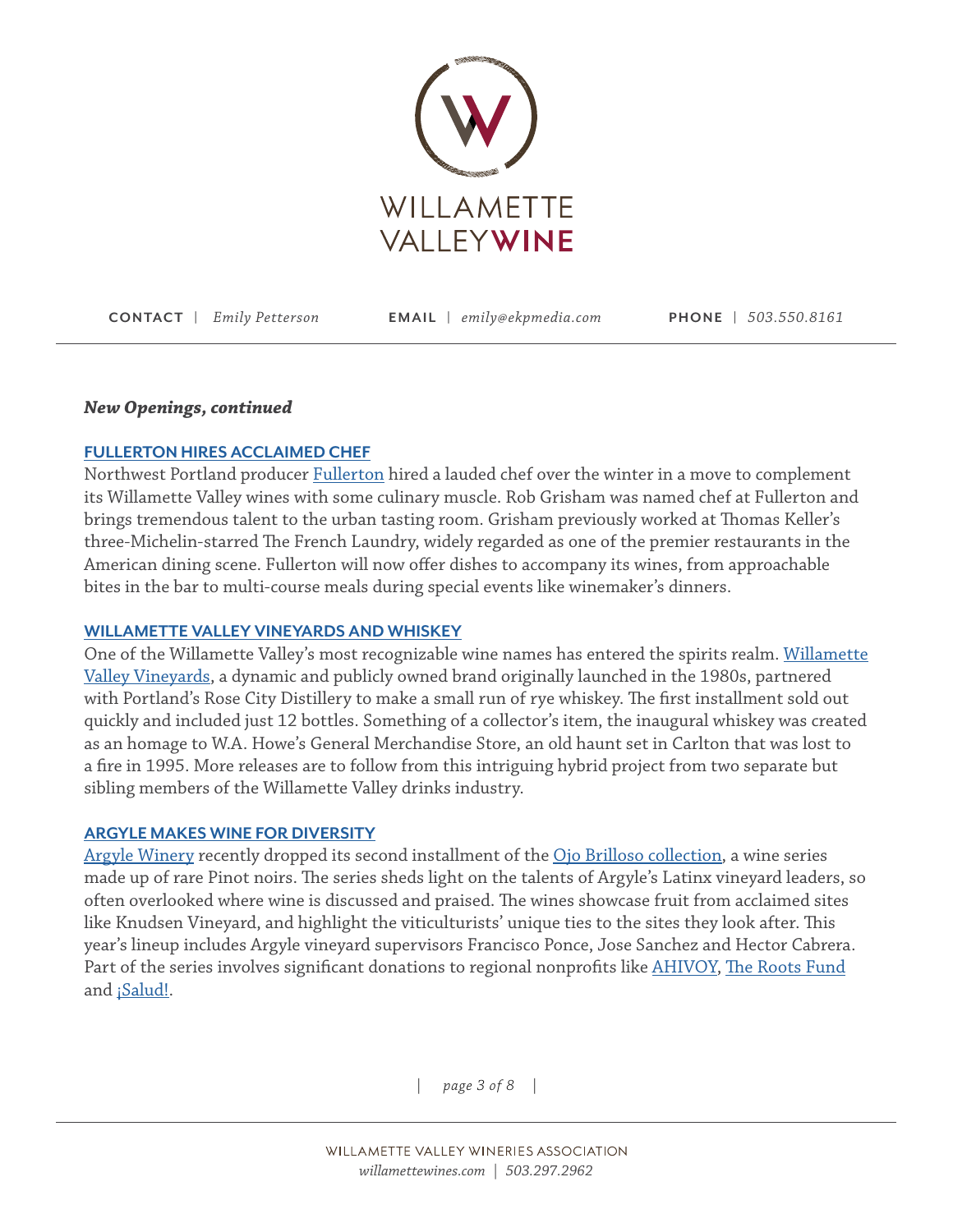

### *New Openings, continued*

## **[DUNDEE WINE LIBRARY EXPANDS](https://www.dundeewinelibrary.com/)**

The [Dundee Wine Library,](https://www.dundeewinelibrary.com/) a bed and breakfast and small estate winery set in Newberg, now has a Dundee tasting room. It's a wine-centric location, part of a larger building situated right off of the highway that includes fellow labels [Tertulia Cellars](https://www.tertuliacellars.com/) and [Evening Land Vineyards](https://elvwines.com/). The newest venue will showcase not only Dundee Wine Library wines but other releases from throughout the Willamette Valley. The Dundee Wine Library wines are crafted by French-born Thibaud Mandet.

#### **[GROCHAU IN NORTH PORTLAND](https://grochaucellars.com/)**

[Grochau Cellars](https://grochaucellars.com/) will soon pour its work from the hip and bustling North Williams Street location in Portland. The intimate venue located in The Canyons, a pedestrian-friendly alley space, will spotlight Grochau's wines as well as those from other producers from near and far, along with a few beer options. It's yet another addition to a vibrant Portland wine circuit made up of bars and production spaces in many of the major neighborhoods. Grochau Cellars is known for its eclectic lineup of wines, from Gamay noir and Melon to Tempranillo and Albariño.

#### **[YOUNGBERG HILL EXPANDS](https://youngberghill.com/)**

One of the Valley's most breathtaking settings is making room for more visitors. [Youngberg Hill](https://youngberghill.com/) is expanding its tasting room deck, doubling the size of the ideally-situated venue. The new addition will allow for outdoor tasting beneath a pergola atop the remarkable estate. Set just a ten-minute drive from downtown McMinnville, Youngberg Hill offers some of the most memorable views of the Willamette Valley, along with a host of wines including sparkling, Chardonnay and Pinot noir.

#### **[REMY BUILDING A WINERY](https://remywines.com/)**

Dundee Hills producer [Remy Wines](https://remywines.com/) is hard at work on a new winery building on its estate. The structure will be a first in the Valley, made of net-zero carbon concrete. It's another environmentally conscious and progressive move from founder Remy Drabkin, a beloved Willamette Valley winemaker. The new spot will include an indoor equity bathroom open to vineyard workers all hours, along with upcycled materials from the old barn on the property.

*| page 4 of 8 |*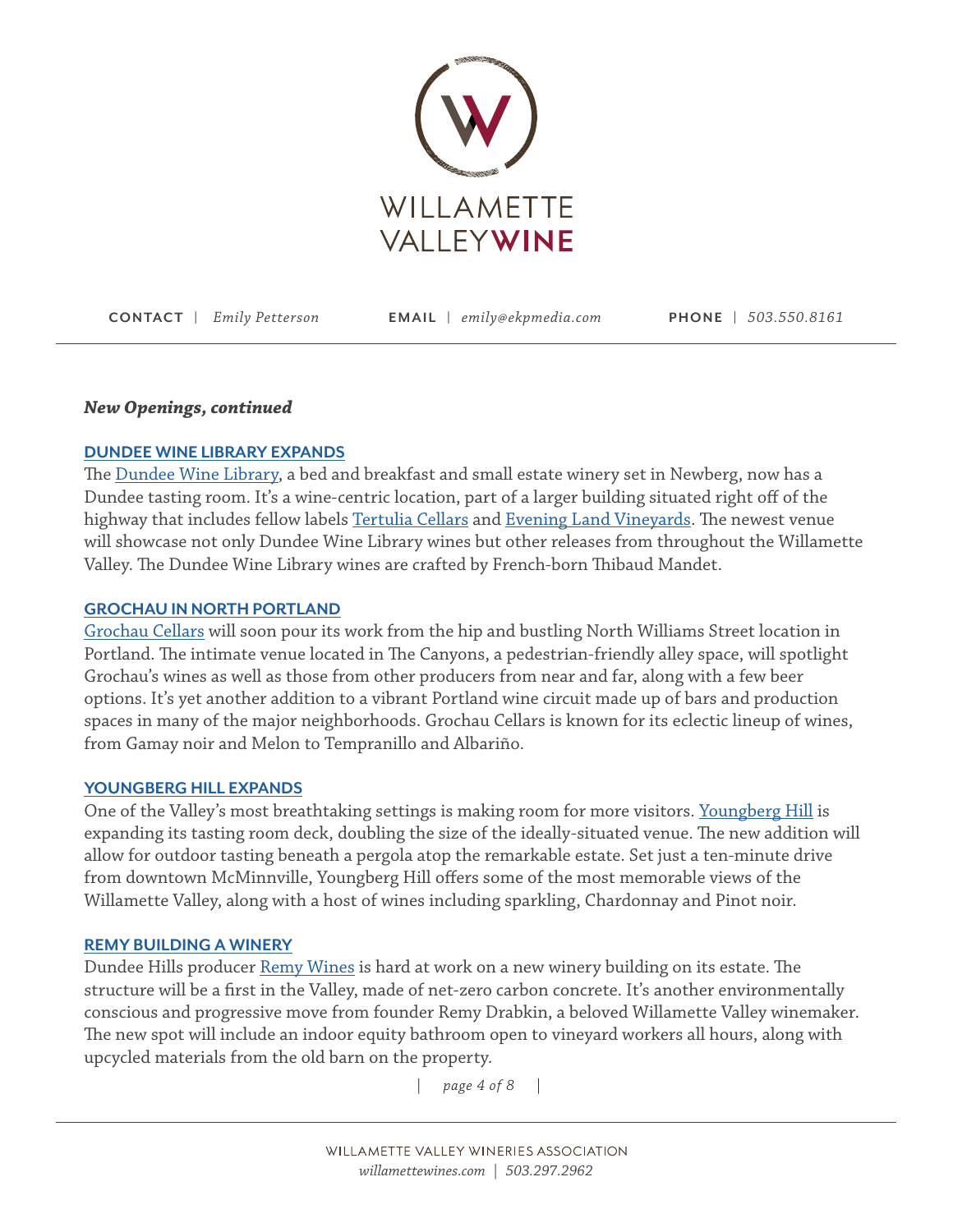

# **STORY IDEAS**

# **MOTHER'S DAY TASTINGS**

May 8th is Mother's Day and wineries, tasting rooms and hotels are celebrating the big day. Those looking to toast mom can do so at places like **[Branch Point Distillery](https://www.branchpointdistillery.com/)** in Dayton. The spirits specialist will be offering a hands-on cocktail class that day with mothers in mind. If mom prefers wine, there are plenty of great options to gift, like Pinot noir from [Atticus](https://atticuswine.com/), Pinot gris from [Carpenter Creek](https://www.carpentercreekfarm.org/) or Chardonnay from [Chris James Cellars.](https://www.chrisjamescellars.com/)

# **SPRING IN PORTLAND**

The spring season takes over the entirety of the Valley, from the Lower Long Tom wine appellation near Eugene to the beaming city of Portland. In the Valley's biggest metropolis, visitors can take it all in, from colorful strolls to one-of-a-kind wine experiences. The cherry blossoms along Waterfront Park will be in full bloom, painting the foreground of the city skyline pink. Meanwhile, urban outfits like [Boedecker](https://boedeckercellars.com/), [Fullerton](https://fullertonwines.com/) and [Helioterra](https://www.helioterrawines.com/) welcome folks with dazzling wines right in the heart of town.

# **[OUR LEGACY HARVESTED](https://www.ourlegacyharvested.com/)**

Launched by Tiquette Bramlett in 2020, [Our Legacy Harvested](https://www.ourlegacyharvested.com/) was created to diversify the Willamette Valley Wine scene. Bramlett is the president of [Vidon Vineyard](https://vidonvineyard.com/), the first Black woman to attain such a role at an American winery. Her organization includes affiliated wineries that bring interns on a fourmonth immersive experience around harvest. This year, six BIPOC interns will be selected and will receive lodging and transportation to their temporary Willamette Valley home, along with coaching, mentorship and networking opportunities within the regional wine industry.

# **[BLIND TASTINGS AT LENN](https://www.lenneestate.com/)É**

Wine enthusiasts can experience something usually reserved for industry pros with the blind tasting program at [Lenné](https://www.lenneestate.com/). The Yamhill winery has hosted such tasting for a decade, inspired by winegrower Steve Lutz's prior days working at Mondavi. This year's schedule of blind tastings offers some interesting themes, like Burgundy, Chardonnays from around the world, and Yamhill-Carlton Pinot noir vs

*| page 5 of 8 |*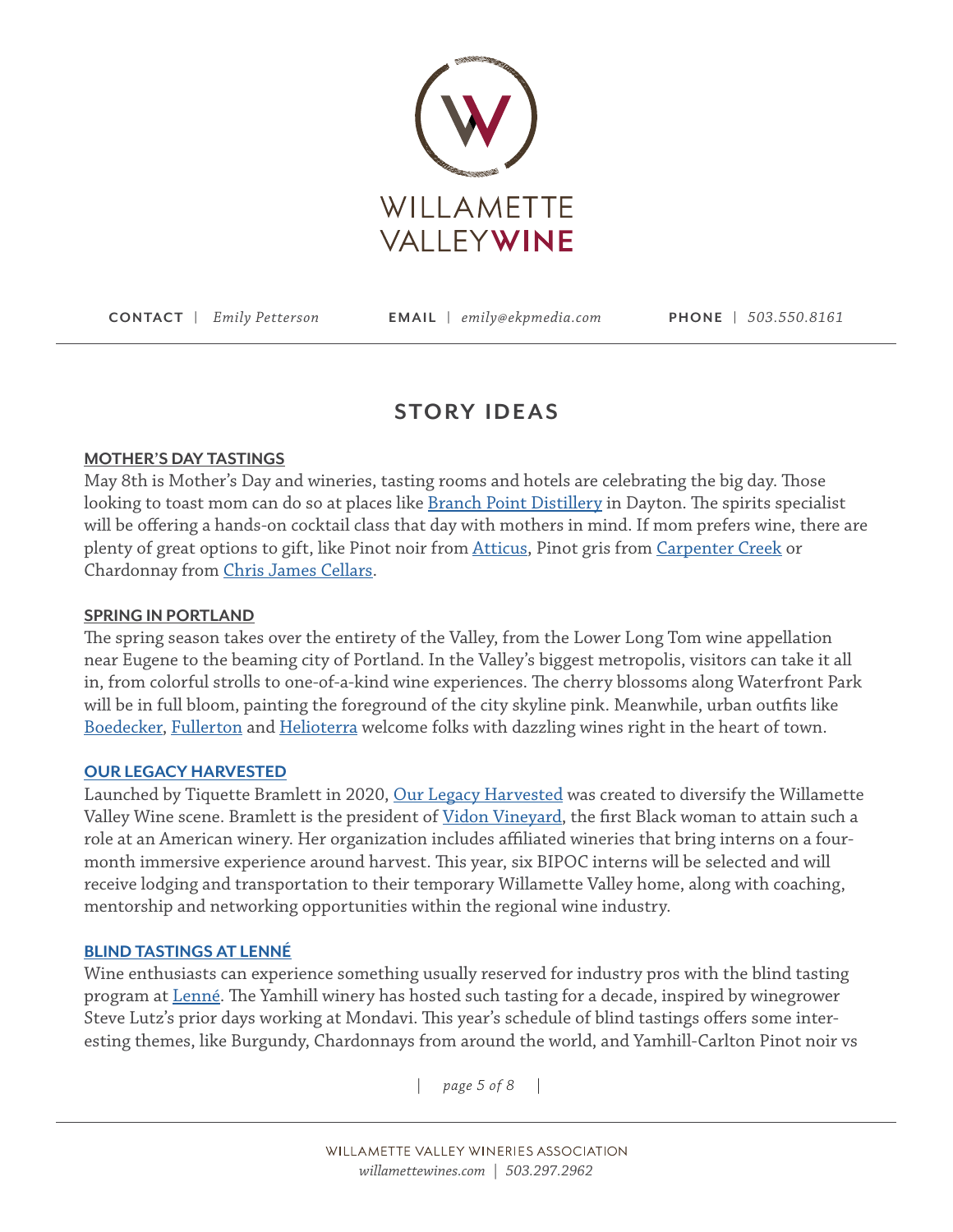

# *Story Ideas, continued*

Dundee Hills Pinot noir. The tastings involve brown-bagging the bottles, allowing tasters to evaluate the wines without any preconceptions or bias. Winemakers and sommeliers engage in the practice often and now consumers can get in on the fun.

## **ICONIC WINE COUNTRY**

The Willamette Valley is home to some picturesque and iconic structures, from historic barns to timeless buildings. Turns out, you can taste great wine in a lot of these remarkable edifices too. There's the grain elevator backdrop of [Flâneur Wines](https://www.flaneurwines.com/) in Carlton, the 1923 Carlton train station turned tasting room at [Ken Wright Cellars](https://kenwrightcellars.com/), and [The Eyrie Vineyards,](https://eyrievineyards.com/) the pioneering brand whose winery and tasting space are housed in a former turkey processing plant.

# **THE PERFECT PICNIC**

With specialty shops dotting the Willamette Valley, it's never been easier to craft the ideal picnic. And with spring weather on its way and many wineries offering outdoor seating, the al fresco invitation is all the more inviting. Intrepid picnickers can stock up on provisions at places like [Red Hills Market](https://www.redhillsmarket.com/) in Dundee, [Pizza Capo](https://www.redhillsmarket.com/) in McMinnville or [Good Company Cheese](https://goodcompanycheese.com/) in Newberg. Many area wineries offer snacks on-site as well and some allow food to be brought in, but as a courtesy, please inquire beforehand to confirm.

# **EVENTS**

# **[OREGON WINE MASTERCLASS](https://blackwalnutvineyard.com/experiences/mw-guided-tasting.html)**

# *March 4, 2022*

Become a wine expert at this immersive educational experience at the Black Walnut Inn. The highly-personalized affair is curated by Bree Stock, a Master of Wine who specializes in the Willamette Valley and Pacific Northwest wine region. The event is part of a series that takes place the first Friday of every month.

*| page 6 of 8 |*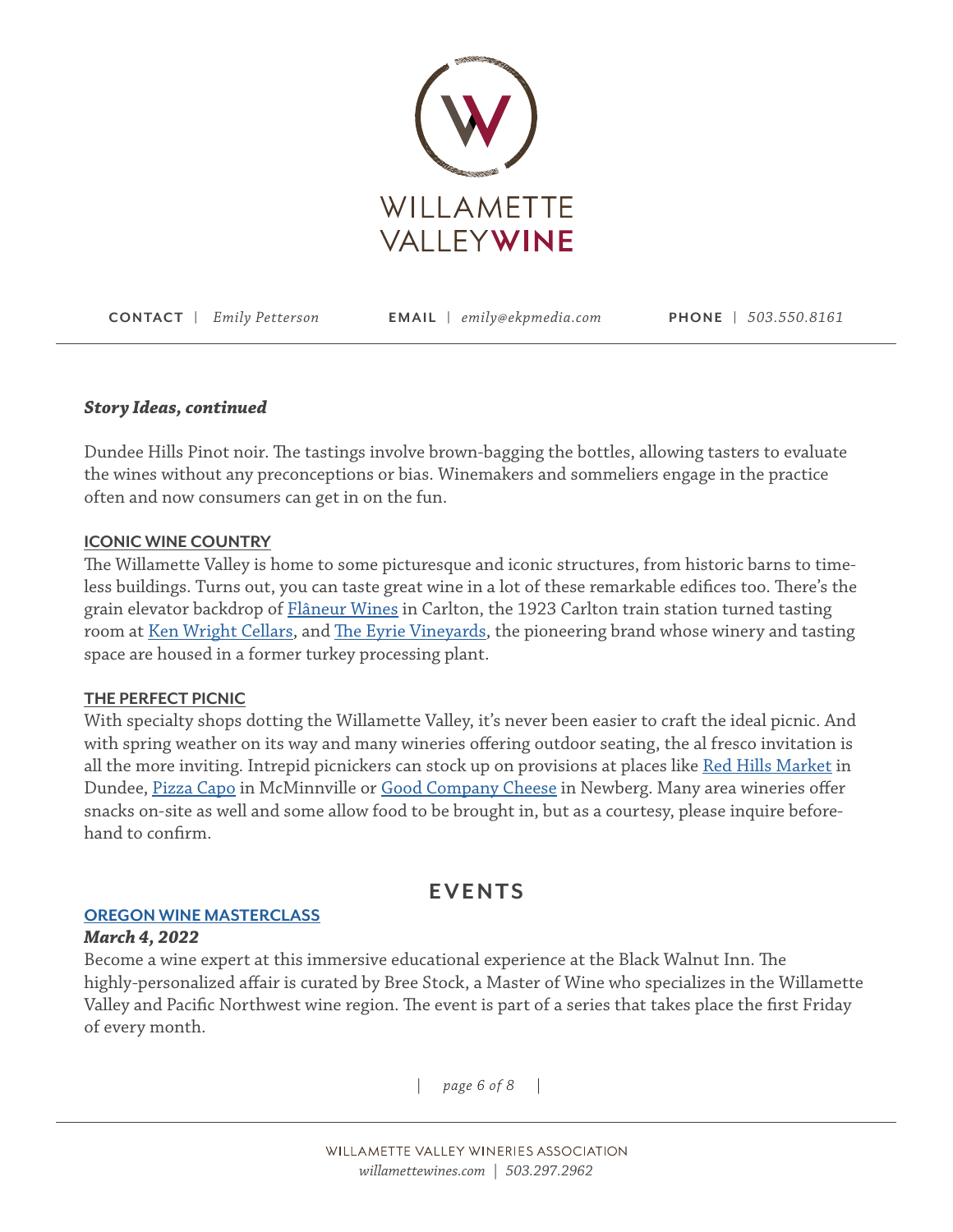

## *Events, continued*

# **[ARTIST IN RESIDENCE GALLERY VIEWING AND WINE FLIGHT](https://www.willamettewines.com/event/artist-in-residence-gallery-viewing-%26-wine-flight/24540/)**

# *March 26, 2022*

Pioneering Oregon wine label [REX HILL](https://rexhill.com/experiences/?gclid=CjwKCAiAgvKQBhBbEiwAaPQw3HRzbvVyWByO8cFG4VLJx0ZbKBpttx7ogH8txnzTm9uUw0_cIyqHoRoCrhEQAvD_BwE) hosts artists every year as part of its residency program. This event is devoted to last year's artistic tenant, Hadley Hatcher. Attendees get to peruse her abstract work, enjoy some wine and even take part in a collaborative and interactive art installment. Hatcher's work was inspired by her wine country surroundings while a resident at REX HILL last year.

# **[OREGON](https://www.willamettewines.com/event/oregon-vs-california-pinot-noir-tasting/24520/) VS CALIFORNIA TASTING**

# *April 16, 2022*

Taking place at [Et Fille Wines](https://www.etfillewines.com/) in Newberg, this event is, as advertised, a comparative tasting between two standout wine states. The blind tasting highlights the similarities between the two regions as well as the subtle distinctions. Attendees can test their wine IQ and see if they can determine which wines are from where. Meanwhile, you'll be treated to more proof of Pinot noir's highly expressive nature.

# **EASTER BOTTLE HUNT**

# *April 17, 2022*

[Youngberg Hill's annual Easter Bottle Hunt](https://www.willamettewines.com/event/annual-easter-bottle-hunt/24498/) and [Left Coast Estate's Easter Hunt](https://www.willamettewines.com/event/easter-egg-bottle-hunt!/24529/) reward visitors with prizes and spring fun. Empty bottles are stashed throughout the properties, numbered to a corresponding goodie awarded to those who find it. After the main event, guests are encouraged to hang out, unwind, and enjoy some remarkable estate wines and views. These are two separate events taking place on the same day.

# **MEET THE MAKERS MARKET**

# *April 30, 2022*

Back for the second year in a row, [Meet the Makers Market](https://www.willamettewines.com/event/meet-the-makers-market/24446/) features local artisans and wine by promi-nent Willamette Valley host [Ponzi Vineyards](https://www.ponzivineyards.com/). Guests can stroll the grounds perusing all kinds of crafts and the craftspeople behind them, all in the warm company of Ponzi staff and award-winning wines.

*| page 7 of 8 |*